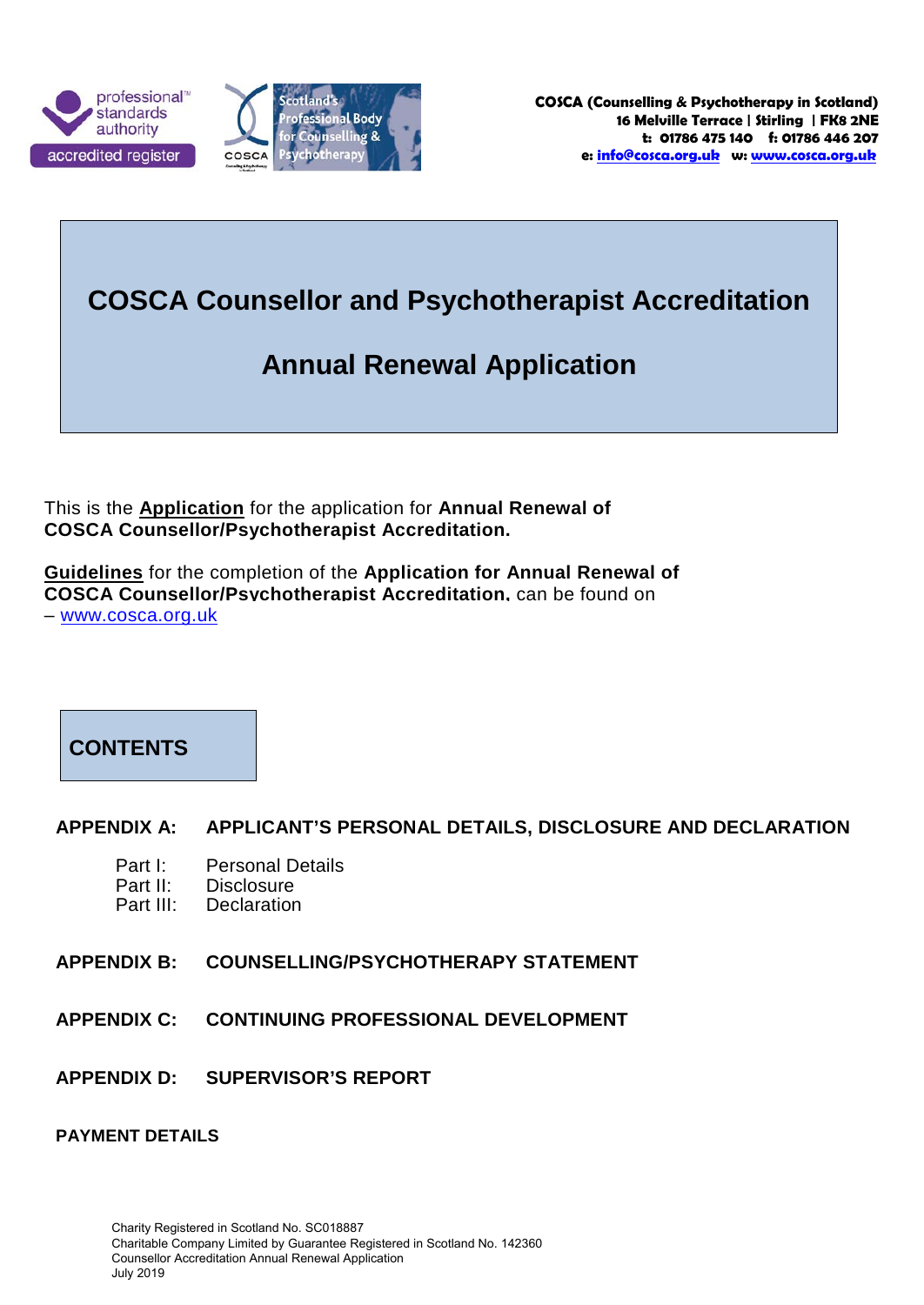



# **COSCA Counsellor and Psychotherapist Accreditation**

# **Annual Renewal Application**

### **APPENDIX A: APPLICANT'S PERSONAL DETAILS, DISCLOSURE AND DECLARATION**

**PART I: Personal Details**

| Surname                               |
|---------------------------------------|
| Forename(s)                           |
| <b>Address</b>                        |
| Post Code                             |
| Telephone:                            |
| Email:                                |
| <b>COSCA Membership Reference No:</b> |

## **Period of Renewal of Accreditation:**

12 month period:

|  | Office use |
|--|------------|
|--|------------|

| Date received |  |
|---------------|--|
| Payment       |  |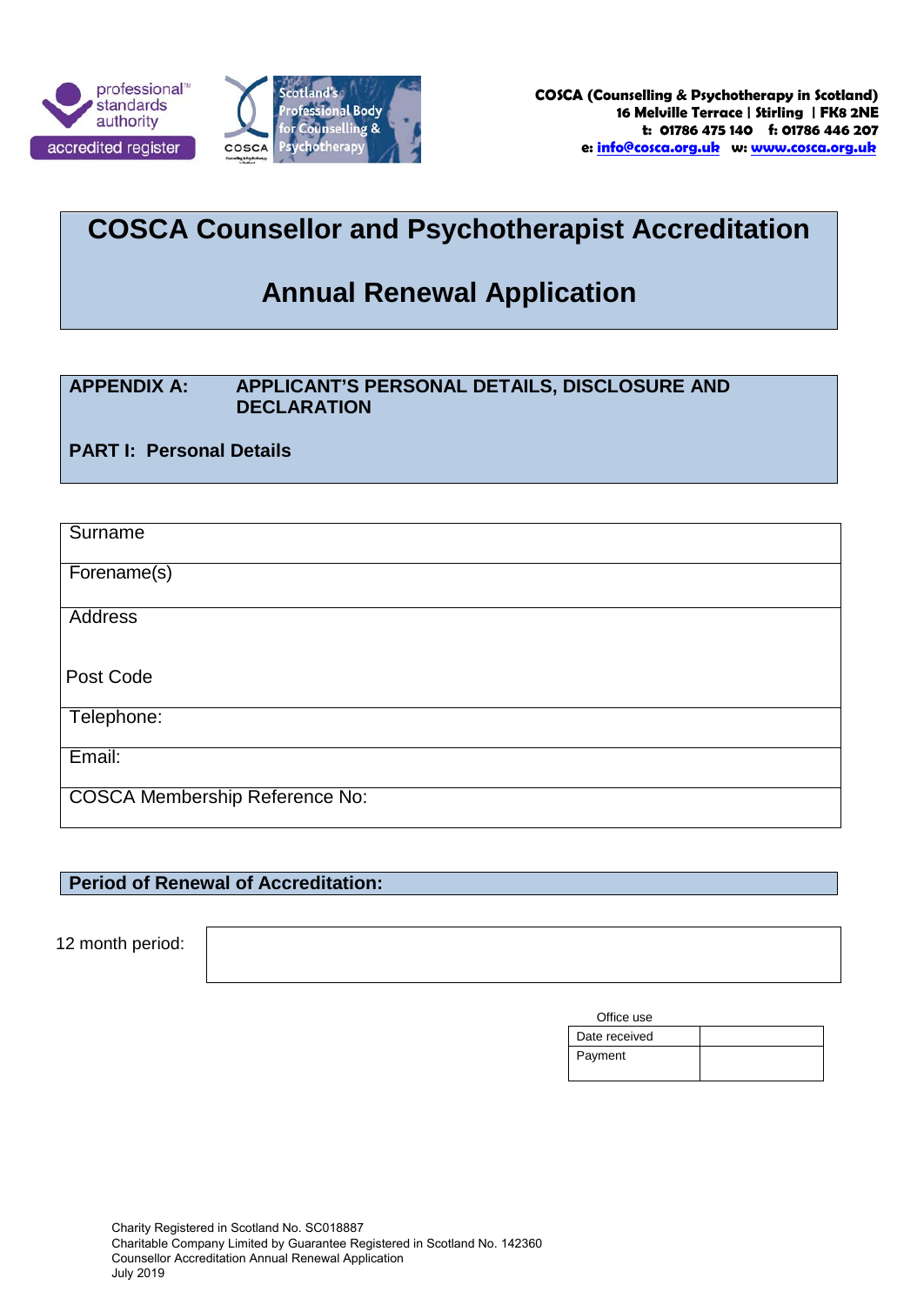| APPENDIX A: APPLICANT'S PERSONAL DETAILS, DISCLOSURE AND<br><b>DECLARATION</b>                                                             |  |  |  |  |
|--------------------------------------------------------------------------------------------------------------------------------------------|--|--|--|--|
| <b>Part II: Disclosure</b>                                                                                                                 |  |  |  |  |
| Information given below will not necessarily exclude you from reaccreditation.                                                             |  |  |  |  |
| 1. Have you had membership of any professional counselling/psychotherapy body<br>withdrawn?                                                |  |  |  |  |
| <b>YES</b><br><b>NO</b>                                                                                                                    |  |  |  |  |
| If "YES", please give details.                                                                                                             |  |  |  |  |
|                                                                                                                                            |  |  |  |  |
| Do you have any criminal or civil convictions (spent or unspent) or proceedings pending<br>2.<br>against you?                              |  |  |  |  |
| <b>NO</b><br><b>YES</b>                                                                                                                    |  |  |  |  |
| If "YES", please give details.                                                                                                             |  |  |  |  |
|                                                                                                                                            |  |  |  |  |
| 3. Do you have any professional complaint or disciplinary proceeding brought against you,<br>which was successful or is currently pending? |  |  |  |  |
| <b>YES</b><br><b>NO</b>                                                                                                                    |  |  |  |  |
| If "YES", please give details.                                                                                                             |  |  |  |  |
|                                                                                                                                            |  |  |  |  |
| 4. Have you ever been listed as barred under the Protecting Vulnerable Groups<br>Scheme/Disclosure Scotland?                               |  |  |  |  |
| <b>YES</b><br><b>NO</b>                                                                                                                    |  |  |  |  |
|                                                                                                                                            |  |  |  |  |
| 5. Are you currently listed as barred under the Protecting Vulnerable Groups<br>Scheme/Disclosure Scotland?                                |  |  |  |  |
| <b>YES</b><br><b>NO</b>                                                                                                                    |  |  |  |  |
|                                                                                                                                            |  |  |  |  |
|                                                                                                                                            |  |  |  |  |

Charity Registered in Scotland No. SC018887 Charitable Company Limited by Guarantee Registered in Scotland No. 142360 Counsellor Accreditation Annual Renewal Application July 2019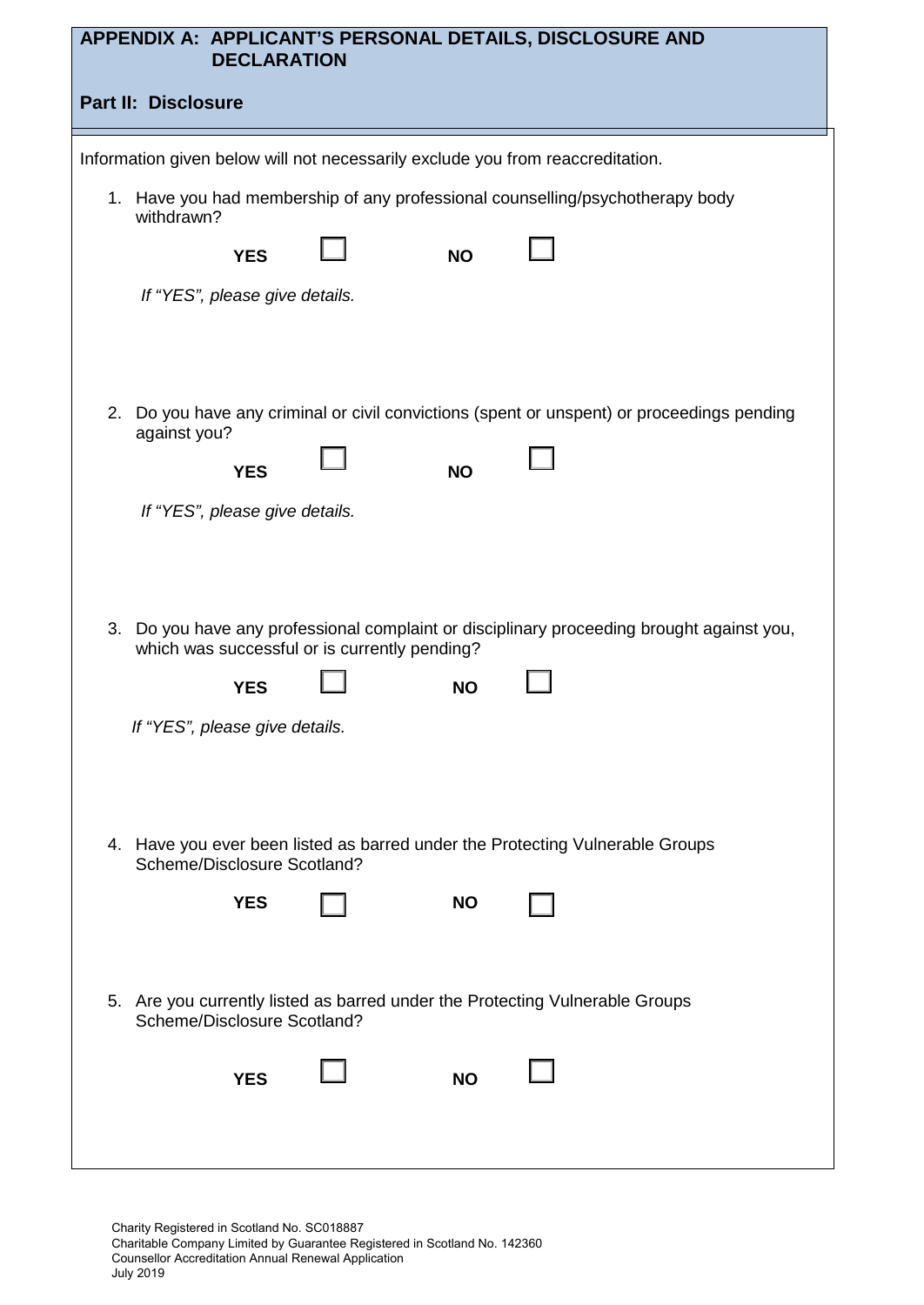### **APPENDIX A: APPLICANT'S PERSONAL DETAILS, DISCLOSURE AND DECLARATION**

#### **Part III: Declaration**

#### **I declare that:**

- 1. I am applying for COSCA Counsellor/Psychotherapist Annual Renewal of Accreditation, and agree to abide by COSCA's Guidelines for the Annual Renewal of Accreditation of Counsellors and Psychotherapists, to be bound by COSCA's Memorandum and Articles of Association, and to abide by COSCA's Statement of Ethics and Code of Practice.
- 2. The evidence I have submitted gives an accurate portrayal of my practice, supervision and professional development in counselling.
- 3. I will inform COSCA of all criminal, civil, complaint or disciplinary proceedings brought against me in the future, which are relevant to my involvement with counselling.
- 4. I will provide such information as COSCA may require from time to time to confirm my continuing eligibility for Counsellor/Psychotherapist Accreditation.
- 5. I have appropriate and adequate public and professional liability insurance cover for all my counselling/psychotherapy work.
- 6. To the best of my knowledge and belief the information provided in this application is correct, and I understand that a failure to disclose on application or during the period of Accreditation, can lead to termination of my Counsellor/Psychotherapy Accreditation and COSCA Membership.
- 7. I will comply with COSCA's arrangements for handling complaints and concerns. (If you wish a copy of COSCA Complaints Procedure, please contact the COSCA office.)

| <b>Print Name:</b> |  |  |  |
|--------------------|--|--|--|
|                    |  |  |  |
| <b>Signature:</b>  |  |  |  |
|                    |  |  |  |
| Date:              |  |  |  |
|                    |  |  |  |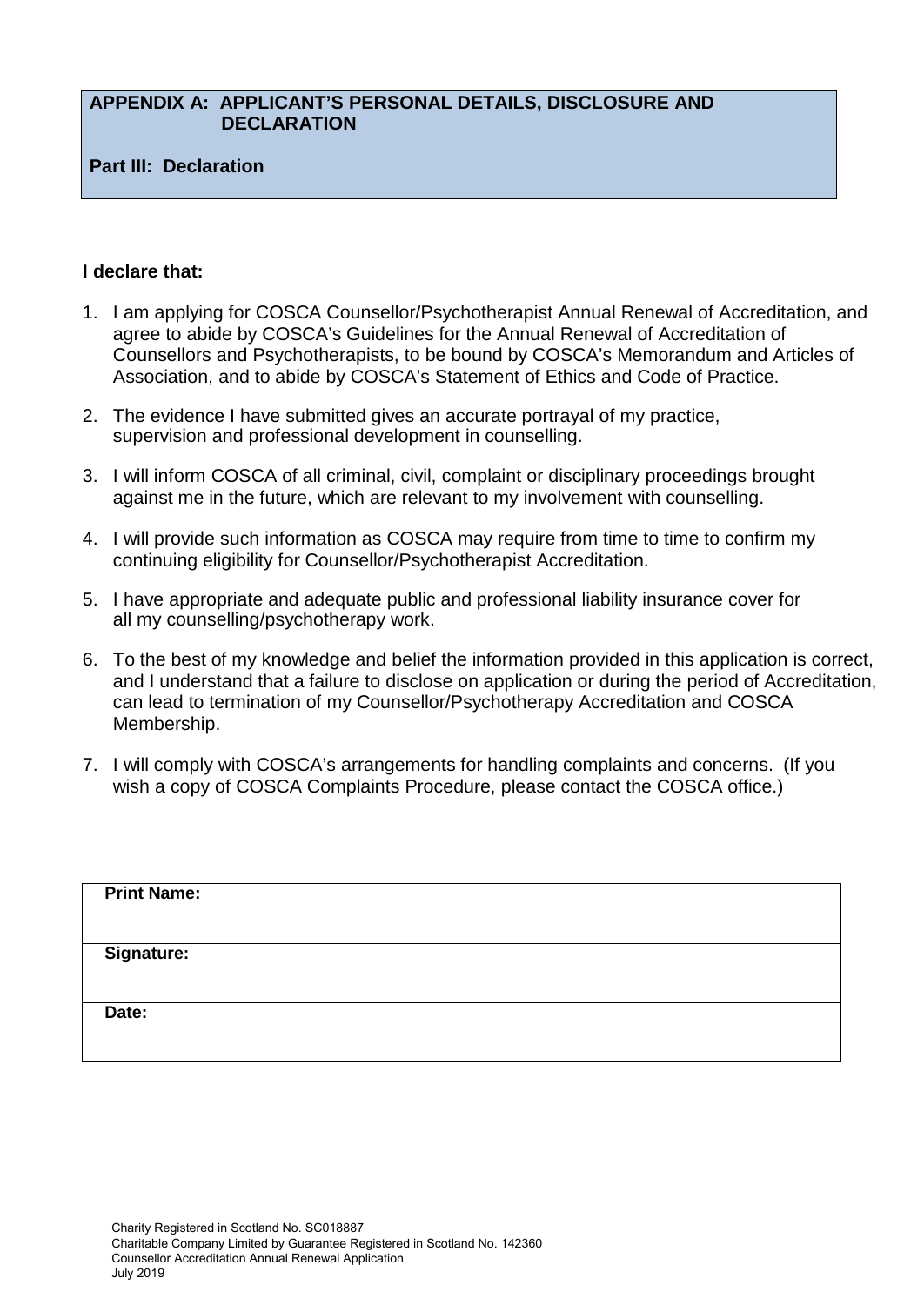# **APPENDIX B:**

# **COUNSELLING/PSYCHOTHERAPY STATEMENT**

| 1. Total client hours over last 12<br>months:                            |                                                                                    |
|--------------------------------------------------------------------------|------------------------------------------------------------------------------------|
| 2. Number of Clients seen over past<br>year:                             |                                                                                    |
| 3. Counselling/Psychotherapy context (e.g. agency/private practice/EAP): |                                                                                    |
|                                                                          | 4. Number of years and year dates of practice as a counsellor/psychotherapist.     |
| 5. Supervision hours for past 12 months:                                 |                                                                                    |
| Individual:                                                              |                                                                                    |
| Group:<br>$\bullet$                                                      |                                                                                    |
| Peer Group:                                                              |                                                                                    |
| 6. Other involvement in Counselling/Psychotherapy field:                 |                                                                                    |
| 7.<br>during the last 12 months please say why:                          | If you have taken more than three months out of counselling/psychotherapy practice |

**This is a true and accurate record of my counselling/psychotherapy practice and supervision hours for the past 12 months.**

| <b>Print Name:</b> |  |
|--------------------|--|
|                    |  |
|                    |  |
|                    |  |
| <b>Signature:</b>  |  |
|                    |  |
|                    |  |
|                    |  |
|                    |  |
| Date:              |  |
|                    |  |
|                    |  |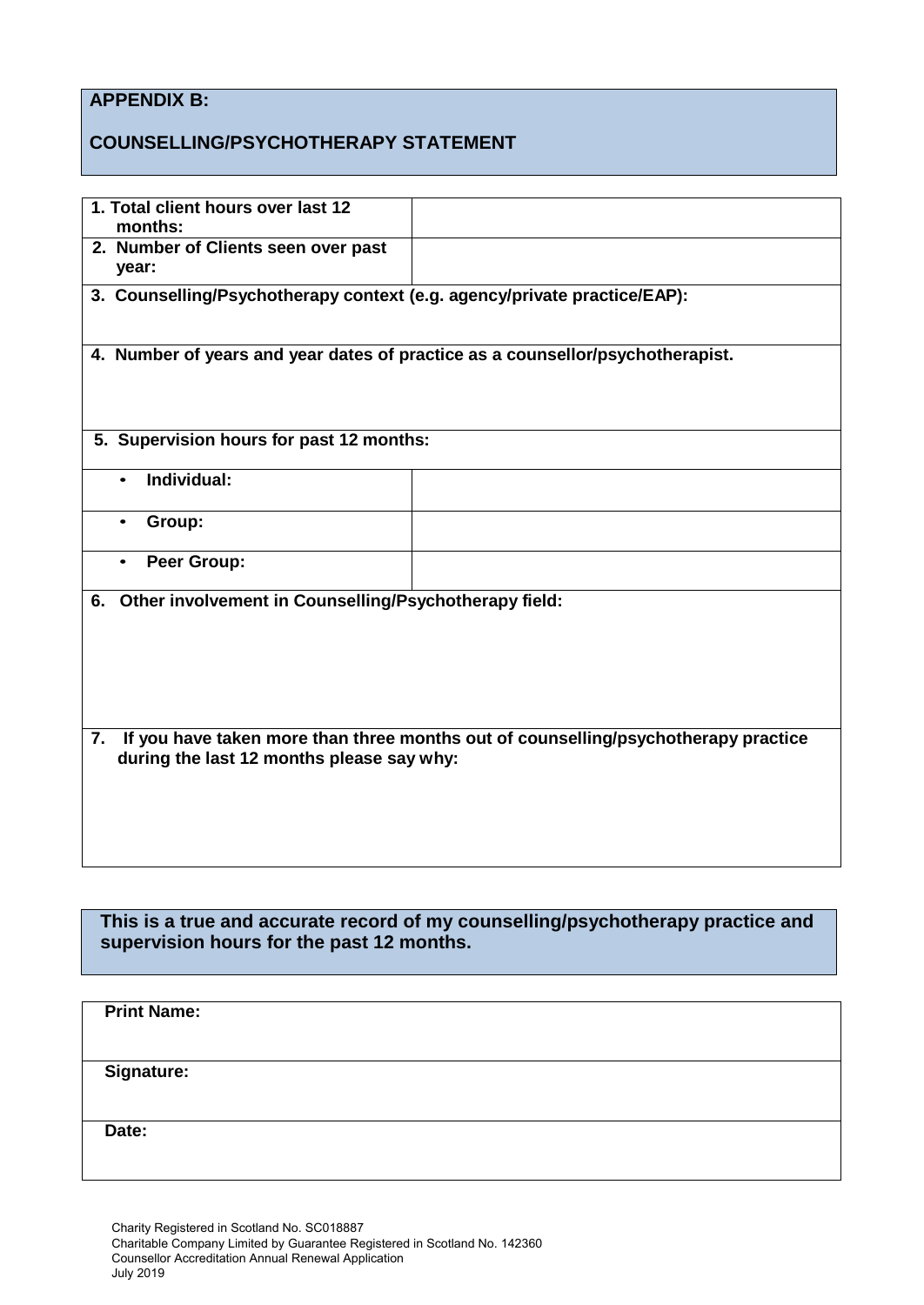| <b>APPENDIX C:</b><br><b>CONTINUING PROFESSIONAL DEVELOPMENT</b> |                                          |                                                                                                                                    |  |
|------------------------------------------------------------------|------------------------------------------|------------------------------------------------------------------------------------------------------------------------------------|--|
| Continuing professional<br>development activity<br>Undertaken    | Hours & Date (& provider if<br>relevant) | Description of how CPD activity improved the quality of your work as a<br>counsellor/psychotherapist, and the benefits to clients. |  |
|                                                                  |                                          |                                                                                                                                    |  |
|                                                                  |                                          |                                                                                                                                    |  |
|                                                                  |                                          |                                                                                                                                    |  |
|                                                                  |                                          |                                                                                                                                    |  |

| This is a true and accurate record of my CPD for the past 12 months. |
|----------------------------------------------------------------------|
| Print Name:                                                          |
| Signature:                                                           |
| Date:                                                                |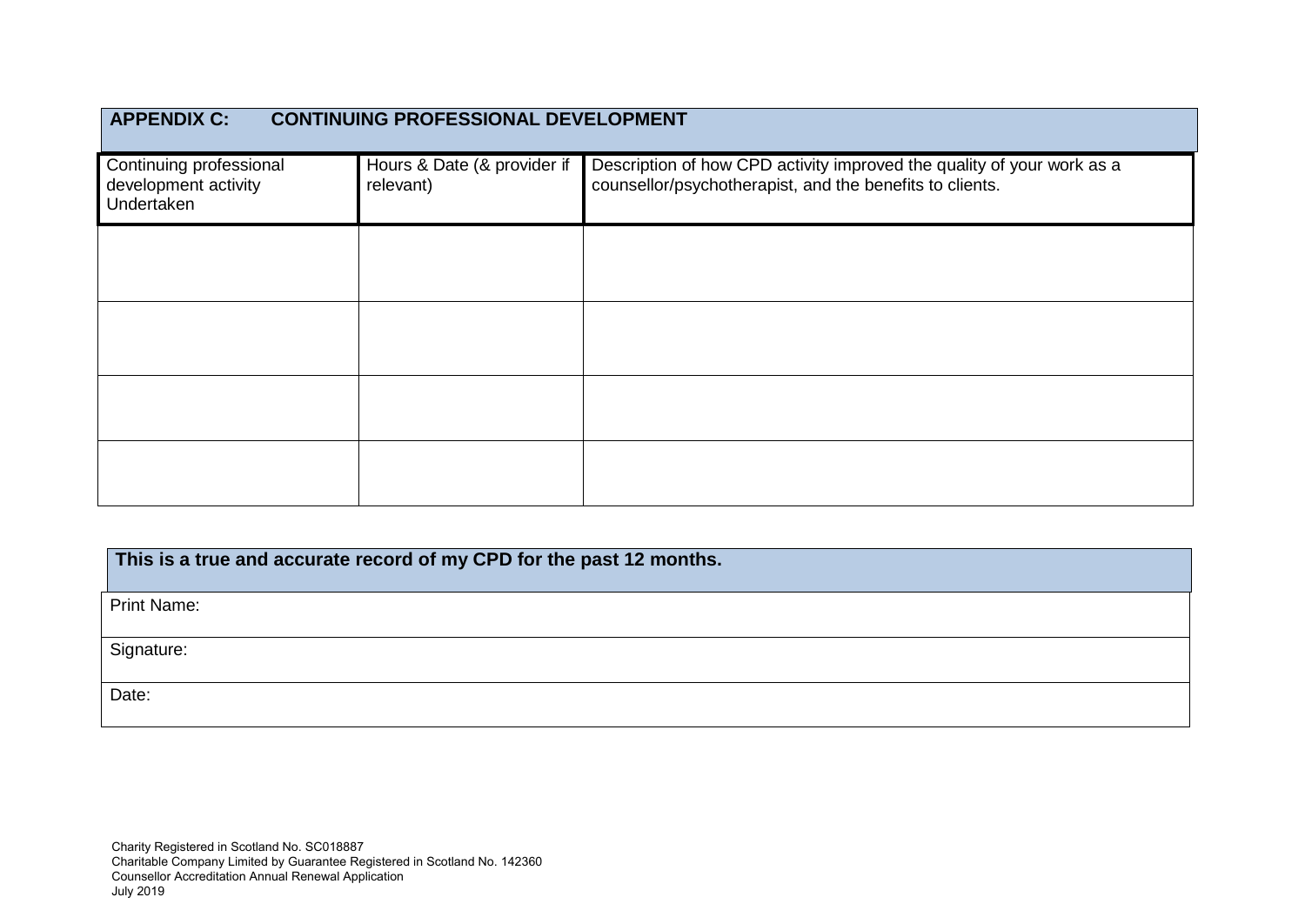# **APPENDIX D:** Page 1 of 3

## **SUPERVISOR'S REPORT**

## **Name of Applicant:**

**Supervisor's Details**

**For peer group supervision, this can be a member of the peer group.**

| Surname               |
|-----------------------|
|                       |
|                       |
| Forename(s)           |
|                       |
|                       |
| <b>Address</b>        |
|                       |
|                       |
| Post Code:            |
|                       |
| Contact Telephone No. |
|                       |
|                       |
| Email:                |
|                       |
|                       |

**Please tick as appropriate:**

**Individual Supervisor**

**Group Supervisor**

**Peer Group member**

**Please provide details of your counselling supervision training and/or experience in counselling supervision.**

**Please state which professional body you are a member of.**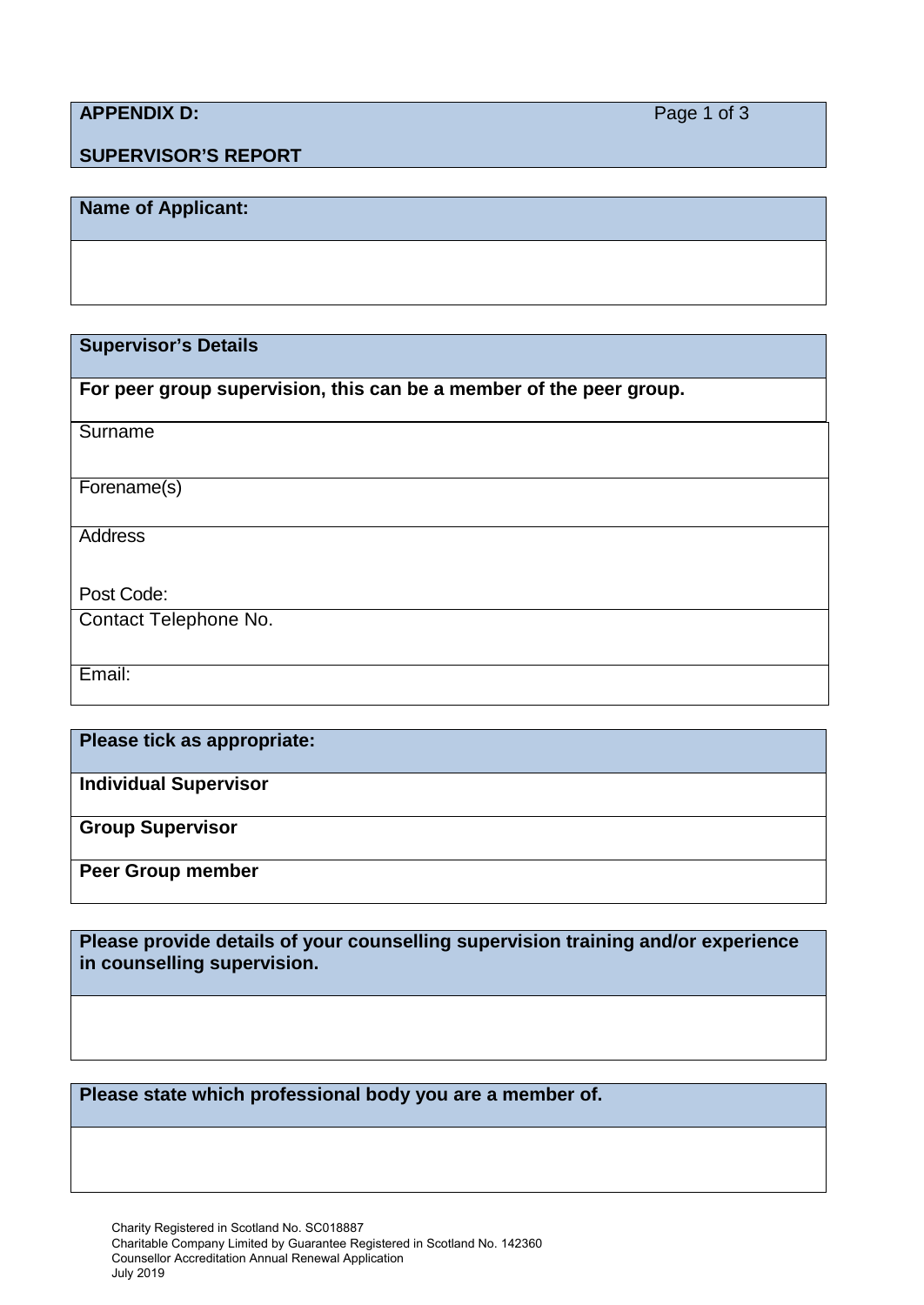| <b>APPENDIX D:</b>                                                                                  |  |           | Page 2 of 3 |  |
|-----------------------------------------------------------------------------------------------------|--|-----------|-------------|--|
| <b>SUPERVISOR'S REPORT</b><br>Please state which professional body you are a member of.             |  |           |             |  |
|                                                                                                     |  |           |             |  |
| Do you consider that the applicant abides by the COSCA Statement of Ethics and<br>Code of Practice? |  |           |             |  |
| <b>YES</b>                                                                                          |  | <b>NO</b> |             |  |
| If, NO, please state your reason.                                                                   |  |           |             |  |
|                                                                                                     |  |           |             |  |

**How long have your been supervising the applicant?**

| How frequently and for how long do you meet with the supervisee? |  |
|------------------------------------------------------------------|--|
|                                                                  |  |
|                                                                  |  |

| Do you consider the applicant to be a competent practitioner and suitable for<br>annual renewal of accreditation by COSCA? |  |     |  |
|----------------------------------------------------------------------------------------------------------------------------|--|-----|--|
| <b>YES</b>                                                                                                                 |  | NO. |  |
| If NO, please give details.                                                                                                |  |     |  |
|                                                                                                                            |  |     |  |